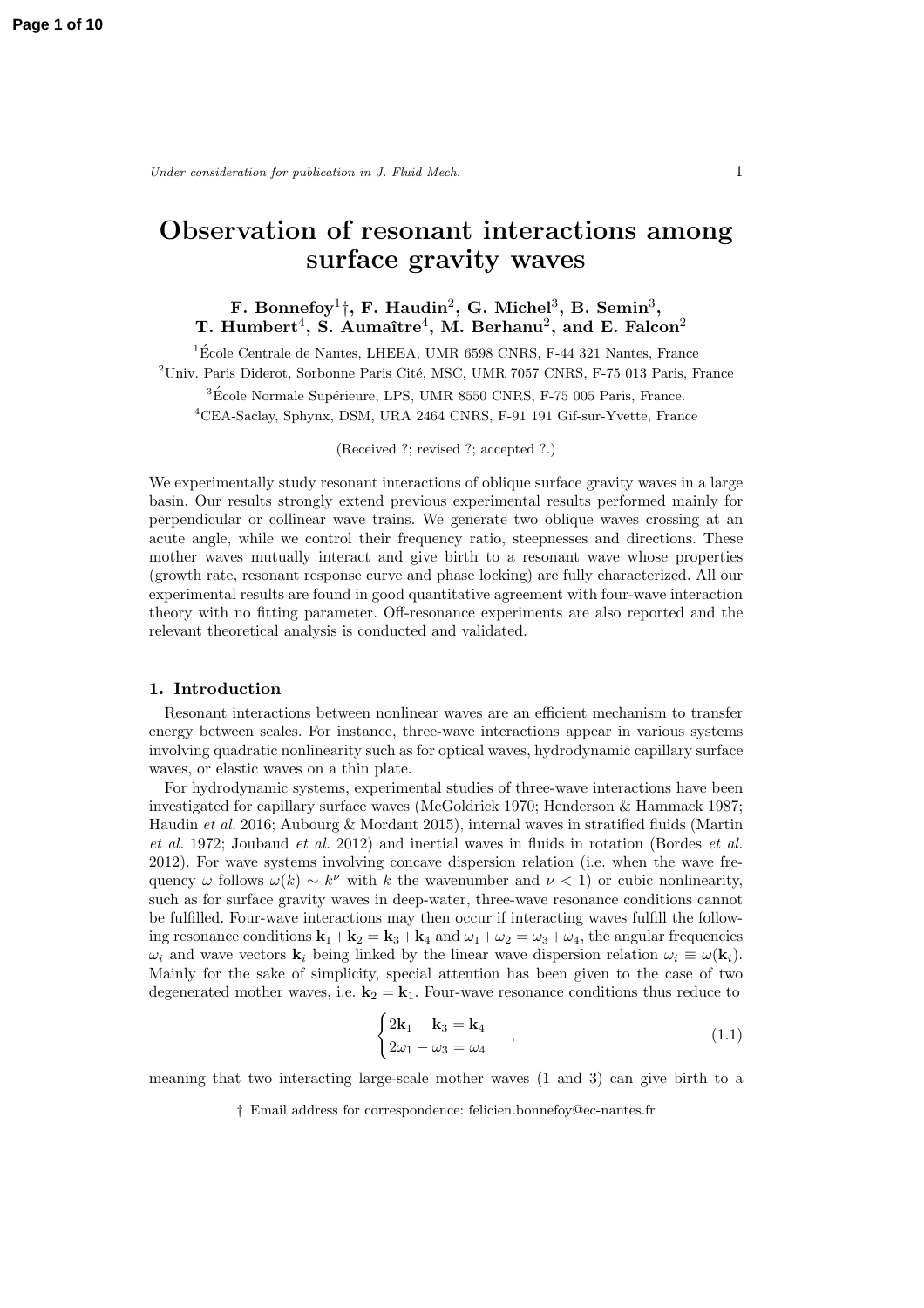smaller-scale daughter one (4). Hereafter, we will focus only on surface gravity waves in deep-water of linear dispersion relation

$$
\omega(\mathbf{k}) = \sqrt{g|\mathbf{k}|} \tag{1.2}
$$

Four-wave interaction studies started in the early theoretical works of Phillips (1960) and Longuet-Higgins (1962). Surprisingly, there exists only few experiments specifically devoted to study such resonant wave interactions between water waves. Longuet-Higgins & Smith (1966) and McGoldrick *et al.* (1966) were the first to observe the generation a daughter wave by wave interactions in the degenerated case. They notably evidenced a linear growth rate of the daughter wave, at short propagation distance, as predicted theoretically (Longuet-Higgins 1962). These pioneer works were restricted to perpendicular mother waves with fixed and strong wave steepness  $(ka=0.1 \text{ with } a \text{ the wave amplitude})$ within a relatively small basin  $(3 \text{ m})$ . In the same perpendicular configuration, Tomita (1989) confirmed the daughter growth rate to greater distances within a larger basin  $(54 \text{ m})$ , still for fixed, but lower, mother-wave steepness ( $ka < 0.05$ ). He also conducted slightly off-resonance experiments (wavenumber a few % apart from the resonance). More recently, Waseda et al. (2015) investigated experimentally the case of resonant interactions in the presence of an underwater current. Most of these observations were supported by a dynamic model for nonlinear wave interactions (Zakharov 1968; Krasitskii 1994). Note that another type of four-wave interactions involving collinear waves was extensively studied experimentally in the case of modulational instability (Benjamin-Feir instability) and focused on the growth of side-band satellites (Tulin & Waseda 1999; Lake & Yuen 1977; Su et al. 1982; Shemer & Chamesse 1999). Such an instability is not observable in our configuration. Finally, the non-degenerated case was conducted recently to observe finite amplitude effects on the resonance condition leading to persistent wave patterns (Hammack et al. 2005; Liu et al. 2015).

Here, we performed experiments to study resonant interactions between two oblique surface gravity waves in a large basin in the degenerated case. The mother-wave frequency ratio, their interaction angle and steepnesses are control parameters. We fully characterized the generation of a daughter wave for resonance conditions (growth rate, resonance response curve with angle, and phase locking between resonant waves), as well as for out-of-resonance conditions (detuning factor). All our measurements are found in quantitative agreement with four-wave interaction theory with no fitting parameter, provided that the mother-wave steepnesses are small enough  $(ka < 0.1)$ . We also provide theoretical explanations of the phase-locking mechanism and the off-resonance detuning factor from the dynamical equations of Zakharov (1968). The article is organized as follows. We first recall the resonant interaction theory, a perturbative approach only valid for short times (Phillips 1960; Longuet-Higgins 1962), and then we present the dynamical equations. Details of the derivation are given in a supplementary material. We introduce the experimental set up, report the experimental results for resonant conditions, and for out-of-resonance conditions, before drawing our conclusions.

#### 2. Perturbation approach of the resonant interaction theory

Phillips (1960) and Longuet-Higgins (1962) have investigated four-wave degenerated resonant solutions of (1.1) for deep-water waves. A 3D representation of the solutions for a given wave vector  $\mathbf{k}_1$  is shown in figure 1 (see Aubourg & Mordant (2015) for gravitycapillary waves). The dashed black line is exactly the classical figure-of-eight given by Phillips (1960). The angle between a pair  $\mathbf{k}_1$  and  $\mathbf{k}_3$  on the figure of eight is noted  $\theta$ . The figure of eight is symmetric with respect to the  $k_1$  axis and either the frequency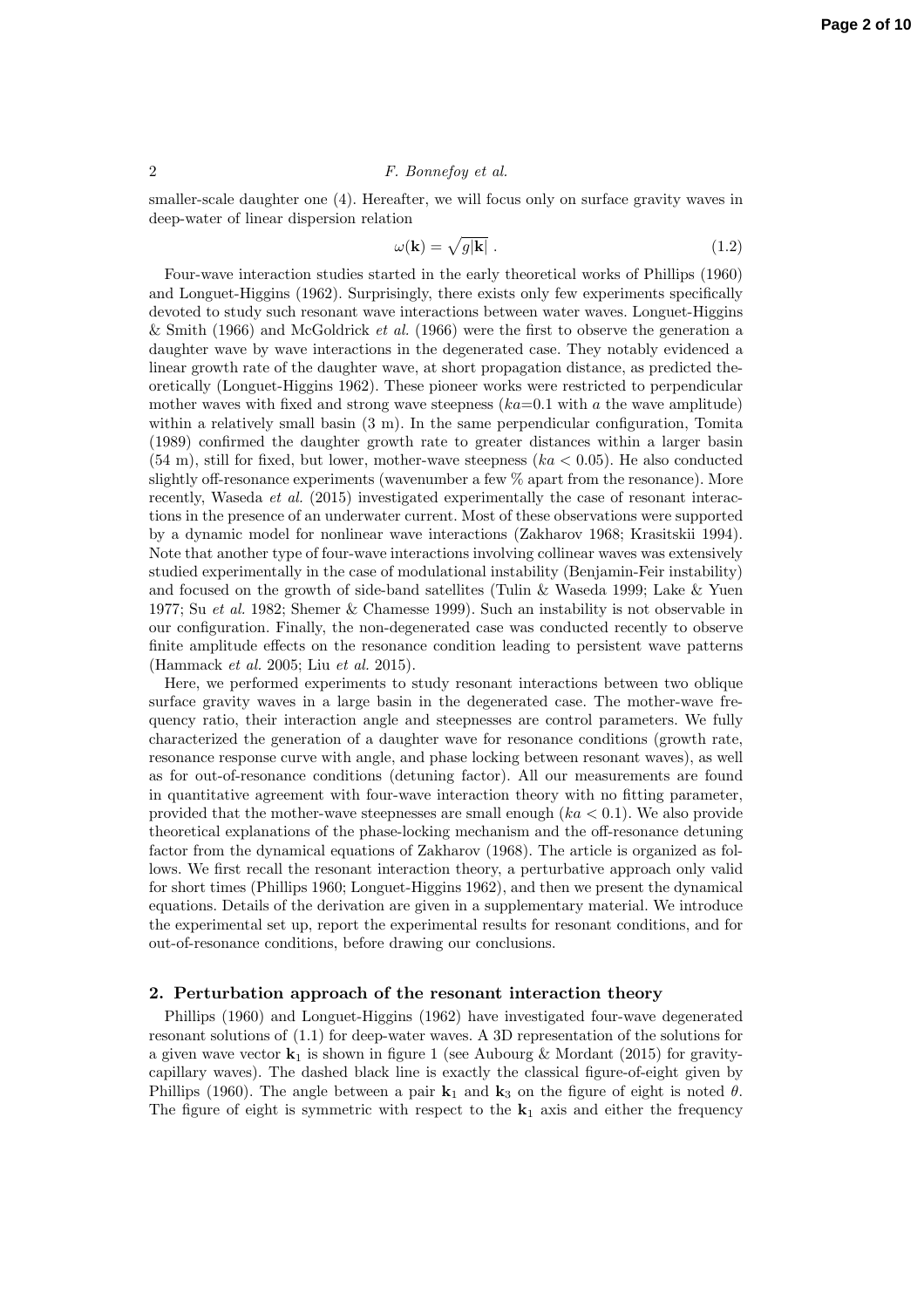

Observation of resonant interactions among surface gravity waves 3

Figure 1. Solutions for four-wave resonances of surface gravity waves in the degenerated case of conditions (1.1). The dark-gray surface corresponds to  $\omega(\mathbf{k}_3)$ , *i. e.* equation (1.2) with  $\mathbf{k}_3 = (k_x, k_y)$  and the red (light-gray) surface to the difference  $2\omega(\mathbf{k}_1) - \omega(2\mathbf{k}_1 - \mathbf{k}_3)$  for a given  $k_1$ . Resonance conditions (1.1) are located on the intersection of both surfaces (white solid line). Dashed line at the bottom of the axes corresponds to the projection of the white line. Example vectors are given for  $f_1 = 0.9$  Hz,  $f_3 = 0.714$  Hz and  $\theta = \theta_m = 25^\circ$ .

ratio  $r = \omega_1/\omega_3$  or the angle  $\theta$  may serve as a unique parameter to describe the eight. A typical example quartet is drawn in blue vectors for the mother waves and magenta for the daughter wave; it corresponds to maximal growth rate for  $r = r_m = 1.258$ .

Longuet-Higgins (1962) studied theoretically the degenerated resonance in a perturbation approach considering that the mother-wave amplitudes are unaffected by the growth of the daughter wave. Longuet-Higgins (1962) showed that the daughter-wave amplitude at resonance  $a_4^{res}$  follows

$$
a_4^{res} = \varepsilon_1^2 \, \varepsilon_3 \, d \, G(r) \tag{2.1}
$$

where  $\varepsilon_i$  are the steepnesses defined by  $\varepsilon_i = k_i a_i$ ,  $a_i$  the wave amplitude, d is the distance from the wavemaker and G a theoretical growth rate depending on the frequency ratio  $r = \omega_1/\omega_3$ . Note that the resonance conditions (1.1) in deep water provide for each r a unique angle  $\theta$ ; G may then be defined as a function of r or  $\theta$  via  $r(\theta)$ . The resonant daughter wave is expected to grow linearly with distance and equation (2.1) remains valid as long as  $a_4 \ll a_1$  and  $a_3$ . The growth rate G is shown in figure 2, left, as a function of the angle  $\theta$ . For clarity, we have chosen positive angles for  $r > 1$  and negative ones for  $r < 1$ . The growth rate is maximum for  $\theta = \theta_m = 25^{\circ}$   $(r = r_m = 1.258)$ ; we locate our experimental work around this angle  $\theta_m$  to obtain a significant daughter-wave amplitude; the angle  $\theta$  ranges from  $-10^{\circ}$  to  $+40^{\circ}$  in our experiments. The black star on the graph of figure 2 identifies the parameters used for the experiments of Longuet-Higgins & Smith (1966), McGoldrick et al. (1966) and Tomita (1989) which were all performed at  $\theta = 90^{\circ}$ .

In Longuet-Higgins (1962), we can infer from the sine function describing the daughter wave and the cosine functions describing the mother waves that the phase of the daughter wave is locked to  $-\pi/2$  with respect to the mother waves.

For out-of-resonance mother waves, Longuet-Higgins (1962) assumes that the daughterwave resonant growth rate is modified by a factor  $\sin(\Delta kd)/\Delta kd$ , which was confirmed by latter experiments (Longuet-Higgins & Smith 1966; McGoldrick et al. 1966), ∆k being the wavenumber mismatch in resonance conditions (1.1). The Hamiltonian formulation given below provides a simple explanation for such a factor.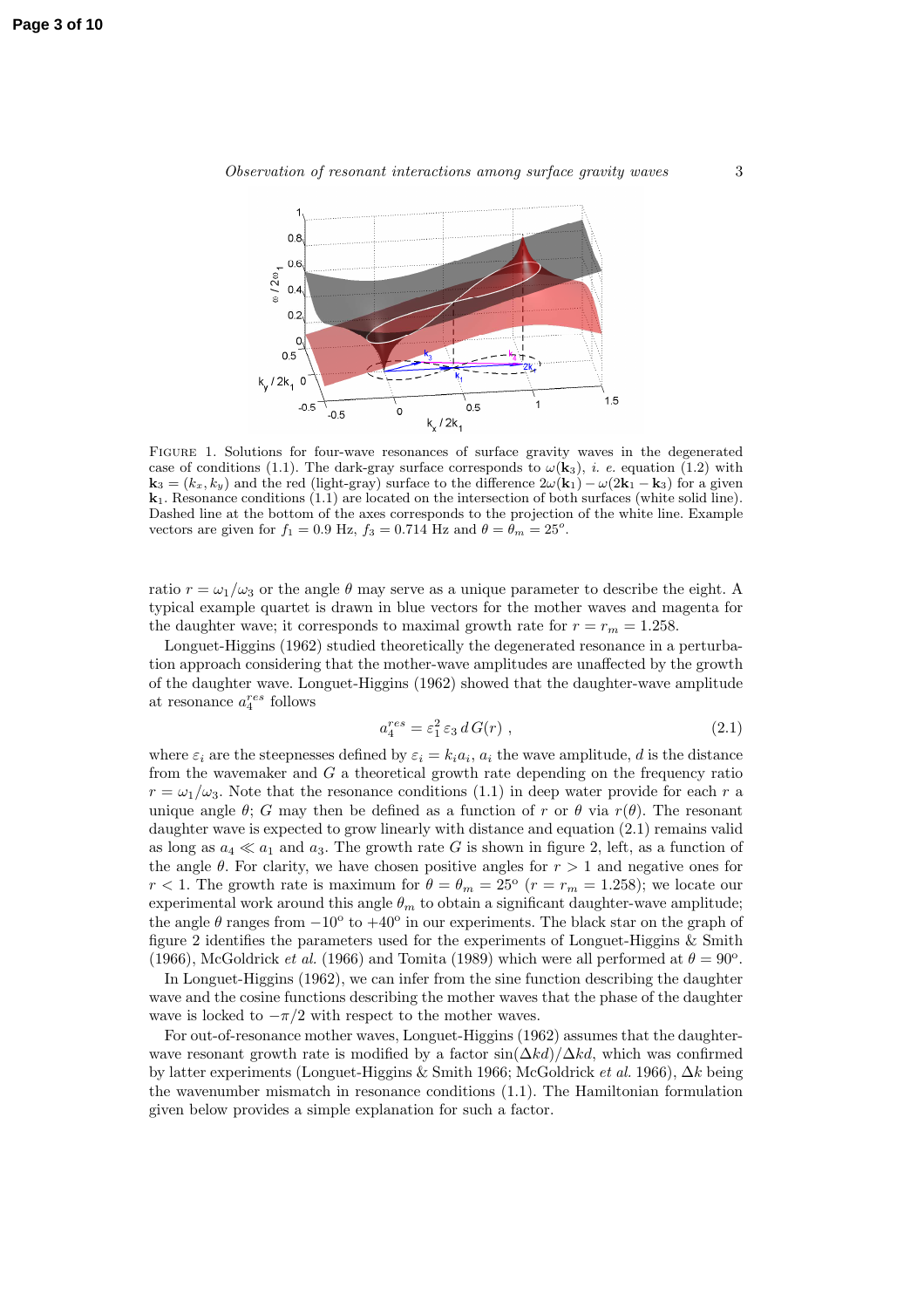

FIGURE 2. Left: theoretical growth-rate  $G(\theta)$  of the daughter wave for degenerated case (dashed lines) and experimental tests studied in this paper: set A (blue circle), set B (red solid thick line) and experiments in litterature (black star). Top right: figure of eight with wave vectors. Bottom right: location of the experimental tests studied in this paper: resonant experiments: same convention as in left figure with letters A and B, off-resonance experiments: set C (green dashed line).

# 3. Hamiltonian formulation of the resonant interaction theory

Here, we use the framework of the approximate Hamiltonian theory of Zakharov (1968) with the formalism from Janssen (2009) in order to explain the off-resonance mismatch factor. The details of the derivation are left to the supplementary materials in Bonnefoy et al. (2015). We apply the Hamiltonian theory to a resonant degenerated interaction with two mother waves (1 and 3), present initially, and a daughter wave (4) which grows in time. The frequency mismatch or detuning is  $\Delta \omega = 2\omega_1 - \omega_3 - \omega_4$  for such a quartet.

At short time when  $|a_4| \ll |a_{10}|$ ,  $|a_{30}|$ , we assume constant mother amplitudes  $a_i(t)$  $a_{i0}$  where the subindex 0 denotes the initial value. The daughter-wave amplitude is

$$
|a_4| = T_{1134} \frac{\omega_1}{2k_1^3} \sqrt{\frac{\omega_3 k_4}{\omega_4 k_3^3}} \varepsilon_1^2 \varepsilon_3 \left| \frac{\sin \left(\Delta \Omega t/2\right)}{\Delta \Omega/2} \right| \,, \tag{3.1a}
$$

$$
\arg a_4 = -\frac{\pi}{2} + 2\arg a_{10} - \arg a_{30} - (\Omega_4 - \omega_4 + \Delta\Omega/2)t , \qquad (3.1b)
$$

where the steepness is defined by its initial value  $\varepsilon_i = k_i |a_{i0}|$  and the total detuning is  $\Delta\Omega = 2\Omega_1 - \Omega_3 - \Omega_4$ ,  $\Omega_i$  being the nonlinear frequencies given by the nonlinear dispersion relations (see (Bonnefoy *et al.* 2015) for details). The interaction coefficients  $T_{1134} = T(\mathbf{k}_1, \mathbf{k}_1, \mathbf{k}_3, \mathbf{k}_4)$  may be found in Krasitskii (1994) or Janssen (2009). Equation  $(3.1a)$  provides the evolution of the daughter-wave amplitude while equation  $(3.1b)$  gives the nonlinear evolution of its phase.

At resonance ( $\Delta \omega = 0$ ) and at short time ( $\Delta \Omega t \ll 1$ ), we have sin ( $\Delta \Omega t/2$ )/( $\Delta \Omega/2$ ) ~ t. Equation (3.1*a*) now becomes  $|a_4^{res}| = T_{1134}\omega_1 \sqrt{\omega_3 k_4}/(2k_1^3 \sqrt{\omega_4 k_3^3})\varepsilon_{10}^2 \varepsilon_{30}^2 t$  which corresponds to the same results as in Longuet-Higgins (1962). Equation (3.1b) shows that the daughter wave phase is phase-locked to  $\arg a_{40} = -\pi/2 + 2 \arg a_{10} - \arg a_{30}$ .

In the case of mechanically generated mother waves, the daughter-wave frequency follows from exact resonance condition  $\omega_4 = 2\omega_1 - \omega_3$ . It is necessary to replace time t in equations (3.1) by  $d/c_{q4}$  where  $c_{q4}$  is the group velocity of the daughter wave and d the distance in the daughter-wave direction. All the following results are valid in the steady regime between the wavemaker and the daughter-wave front. At resonance, the theoretical amplitude of the resonant wave along the basin is the same as in equation  $(2.1)$  (the link between G and  $T_{1134}$  is given in the suppl. material).

We consider now an off-resonance degenerated quartet with a linear frequency detuning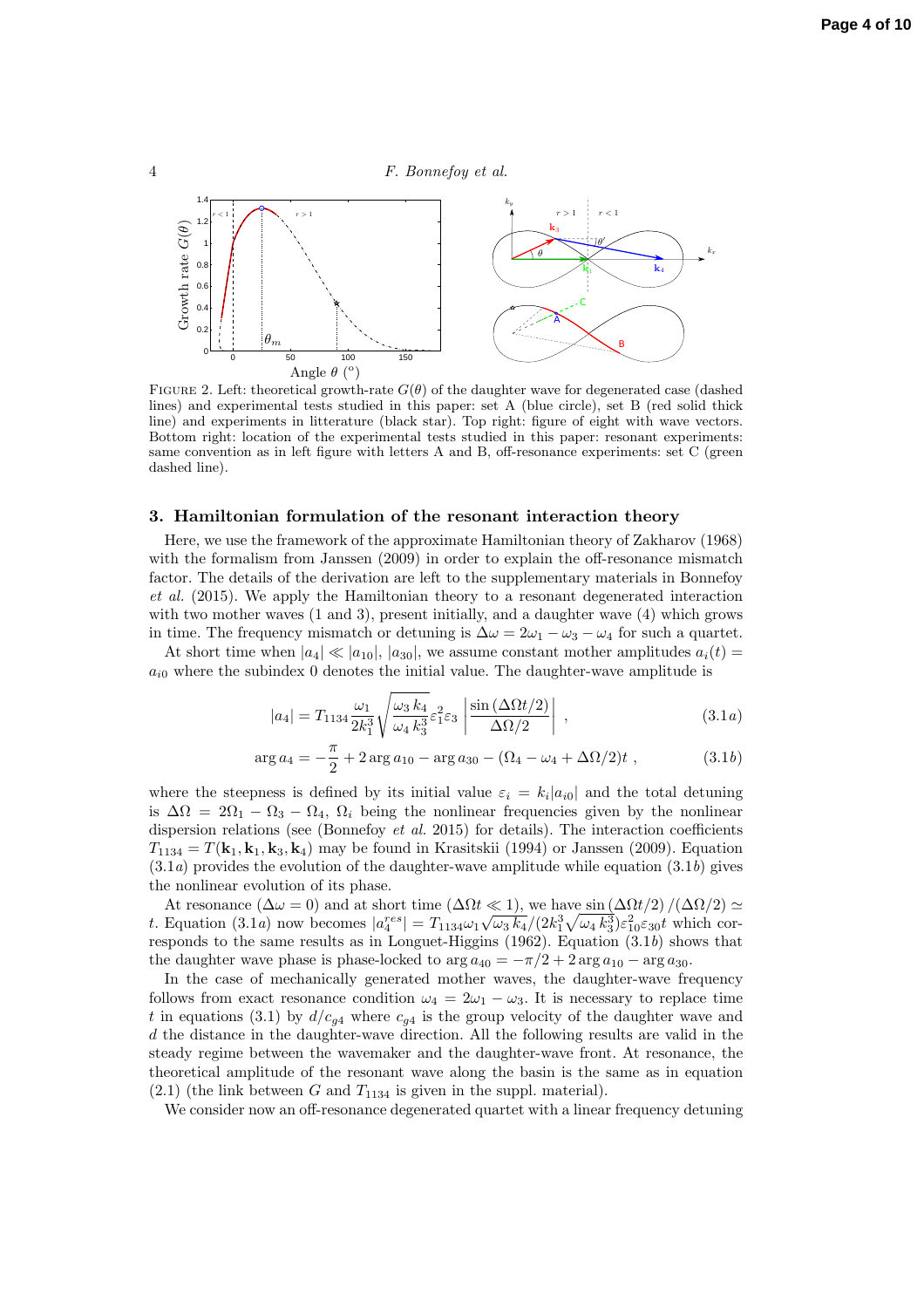Observation of resonant interactions among surface gravity waves  $5$ 



Figure 3. Left: Wave basin showing the homogeneous zone (shaded area), the wave probes (circles) and the wave vectors  $\mathbf{k}_1$ ,  $\mathbf{k}_3$  and  $\mathbf{k}_4$  for the maximum growth rate case (arrows resp. in green, red and blue), right: Frequency spectrum of wave height  $a(t)$  recorded at  $d = 21.5$  m. Vertical dashed lines correspond to frequencies:  $f_3$ ,  $f_1$ ,  $f_4$ ,  $2f_3$ ,  $f_1 + f_3$ , and  $2f_1$ . Inset: Temporal evolution of the wave height,  $a(t)$ , dashed line is  $\langle a \rangle_t \simeq 0$ . Wave conditions  $r = r_m$ ,  $\theta = \theta_m$  and  $\varepsilon_1 = \varepsilon_3 = 0.05$ 

 $\Delta\omega \neq 0$ . At the early stage of the interaction when the daughter amplitude is small compared to the mother ones, expression  $(3.1a)$  shows that the daughter amplitude evolves as a sine function. We may rewrite equation  $(3.1a)$  as  $|a_4| = |a_4^{res}| \text{sinc}\Delta\Omega t/2$ . Note that this mismatch factor involves the total detuning  $\Delta\Omega$  which consists of both linear and nonlinear components. At longer time, the phase mismatch will change from its initial  $\Delta\omega$  value due to nonlinear dispersion. For off-resonant mechanically generated mother waves, the direction  $\theta_4$  of the daughter wavenumber  $k_4$  is yet unknown; the condition for wavenumbers is not fullfilled and a wavevector mismatch exists,  $\Delta \mathbf{k} = 2\mathbf{k}_1 - \mathbf{k}_3 - \mathbf{k}_4$ . Although the direction of the daughter wave is not specified, we assume that the fastest growing daughter wave is the one with minimal detuning. In other words, the daughter wave propagates along the direction of  $2k_1 - k_3$  and the corresponding mismatch is now  $\Delta k = |2\mathbf{k}_1 - \mathbf{k}_3| - k(2\omega_1 - \omega_3)$ . From equation (3.1*a*), the off-resonance amplitude of the daughter wave is given by the same expression as in Longuet-Higgins (1962)

$$
a_4 = \varepsilon_1^2 \varepsilon_3 d \, G(r,\theta) \left| \frac{\sin \frac{1}{2} \Delta k d}{\frac{1}{2} \Delta k d} \right| = a_4^{res} \left| \text{sinc} \, \frac{\Delta k d}{2} \right| \,. \tag{3.2}
$$

Note that the nonlinear detuning terms have been omitted here for clarity.

#### 4. Experimental setup

The experiments presented here are designed to test the resonance theory for wave directions different from the perpendicular case studied in the 60s and by Tomita (1989). We mechanically generate bichromatic waves (mother waves 1 and 3) in a rectangular wave basin and observe the birth of the daughter wave of frequency  $2\omega_1 - \omega_3$  due to resonant interaction (see the supplementary movie available online at doi: 10.1017/jfm..). The wave basin at Ecole Centrale de Nantes has dimensions  $50 \text{ m} \times 30 \text{ m} \times 5 \text{ m}$  and its wavemaker consists of independant 48 flaps that are hinged 2.8 m below the free surface. Figure 3, left, shows a top view of the setup. In order to avoid spurious reflections on the side-walls, the motion of the segmented wavemaker is controlled by means of the Dalrymple method (Dalrymple 1989). The Dalrymple method aims at generating the target wave field at a distance  $X_d = 10$  m from the wavemaker and yields a quasiuniform wave field from the wavemaker up to 25 m (see the grey zone of figure 3); this is crucial for these interaction experiments.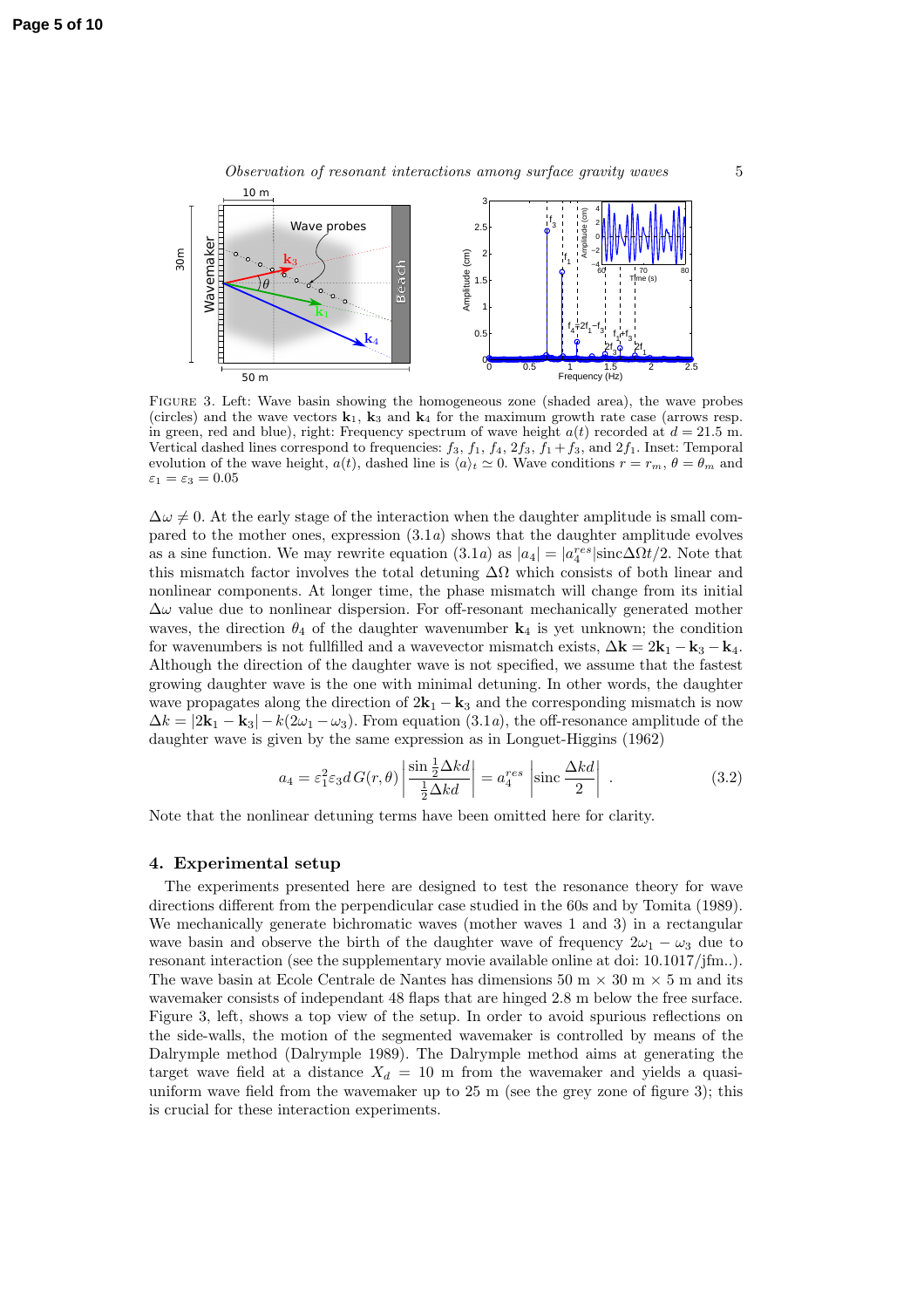

FIGURE 4. Amplitude of the resonant wave  $a_4$  for  $\varepsilon_3 = 0.05$  and  $r = r_m$ . Left: amplitude  $a_4$ versus distance, d, for different  $\varepsilon_1 \times 10^3 = 10$ , 17, 28, 41, 56, 68 (from bottom to top). Right: rescaled amplitude of the resonant wave  $a_4/[d\varepsilon_3 G(\theta_m)]$  as a function of  $\varepsilon_1^2$  for different distances  $d = 9.9$  ( $\bullet$ ), 14.9 ( $\blacksquare$ ), 19.9 (\*), and 24.9 ( $\bullet$ ) m. The dashed line of unity slope is expected from equation (2.1).

The input parameters to the wavemaker are mother-wave frequency  $(f_1$  and  $f_3)$ , steepness (or amplitude  $a_1$  or  $a_3$ ) and direction ( $\theta_1$  and  $\theta_3$  with respect to the basin main axis). The daughter wave direction is defined as  $\theta_4$  in the wave basin. Frequencies for the mother waves are chosen to fit the basin capacities: fixed  $f_1 = 0.9$  Hz (wavelength  $\lambda_1 \simeq 2$ m) and varied  $f_3 = f_1/r$  with  $r = 0.8$  to 1.6. The corresponding wavelengths  $\lambda_3$  ranged from 1.3 to 4 m. The angle  $\theta = \theta_3 - \theta_1$  between mother waves 1 and 3 was varied between -10 and 40<sup>o</sup> with a focus at  $\theta_m = 25^\circ$  where the maximum growth rate of the daughter wave occurs ( $r_m = 1.258$ , see figure 2). In this case, we have  $\theta_4 = \theta_{4m} = -23.1^{\circ}$ .

Three sets of experiments are presented in the following, two at resonance and one outof-resonance. In the first set of experiments, (set A correspond to the point A in figure 2 right), the scaling of the daughter-wave steepness  $\varepsilon_4$  is tested by varying  $\varepsilon_1 \in [0.01; 0.1]$ at the resonance condition with maximum growth rate (that is  $r = r_m$ ) and for fixed  $\varepsilon_3 = 0.05$ . In set B, the figure-of-eight is tested in the range  $\theta \in [-10^{\circ}, 40^{\circ}]$ , for fixed steepnesses  $\varepsilon_1 = \varepsilon_3 = 0.07$ . This corresponds to the red line on the figure of eight in figure 2, right. Finally, in set C, we study out-of-resonance conditions by fixing  $f_1 = 0.9$ Hz and  $\theta = \theta_m$  but changing  $k_3$  by varying  $r \in [1.1; 1.6]$  around  $r_m$ , again with fixed steepnesses  $\varepsilon_1 = \varepsilon_3 = 0.05$ . This corresponds to the dashed green line in figure 2, right.

For cases A and C, wave directions in the basin are made symmetrical  $\theta_1 = -\theta_m/2$ and  $\theta_3 = \theta_m/2$  to maximize the uniformity of the wave field. In all experiments, the linear array of wave probes was thus aligned along the direction of the daughter wave  $\theta_{4m} = -23.1^{\circ}$  which corresponds to the case of maximum growth rate when  $\theta = \theta_m$ . For case B, directions of the mother waves  $\theta_1$  and  $\theta_3$  were chosen in such a way that the target angle  $\theta$  is obtained and that the daughter wave is aligned with the probe array.

A linear frame aligned in the direction of the expected daughter wave supports an array of twelve resistive wave probes at distance d to the wavemaker ranging from  $d = 2.5$ to 25 m. The sampling frequency is 100 Hz. Wave heights were recorded during about 100 s which corresponds to steady regime of more than 50 wave periods. Typical amplitudes are  $a_{1,3} \simeq$  few cm for mother waves and  $a_4 \simeq$  few mm for daughter waves.

#### 5. Resonant wave conditions

We report here our results for resonant degenerated quartets near maximum amplification (case A). A typical example of a temporal evolution of wave elevation  $a(t)$  recorded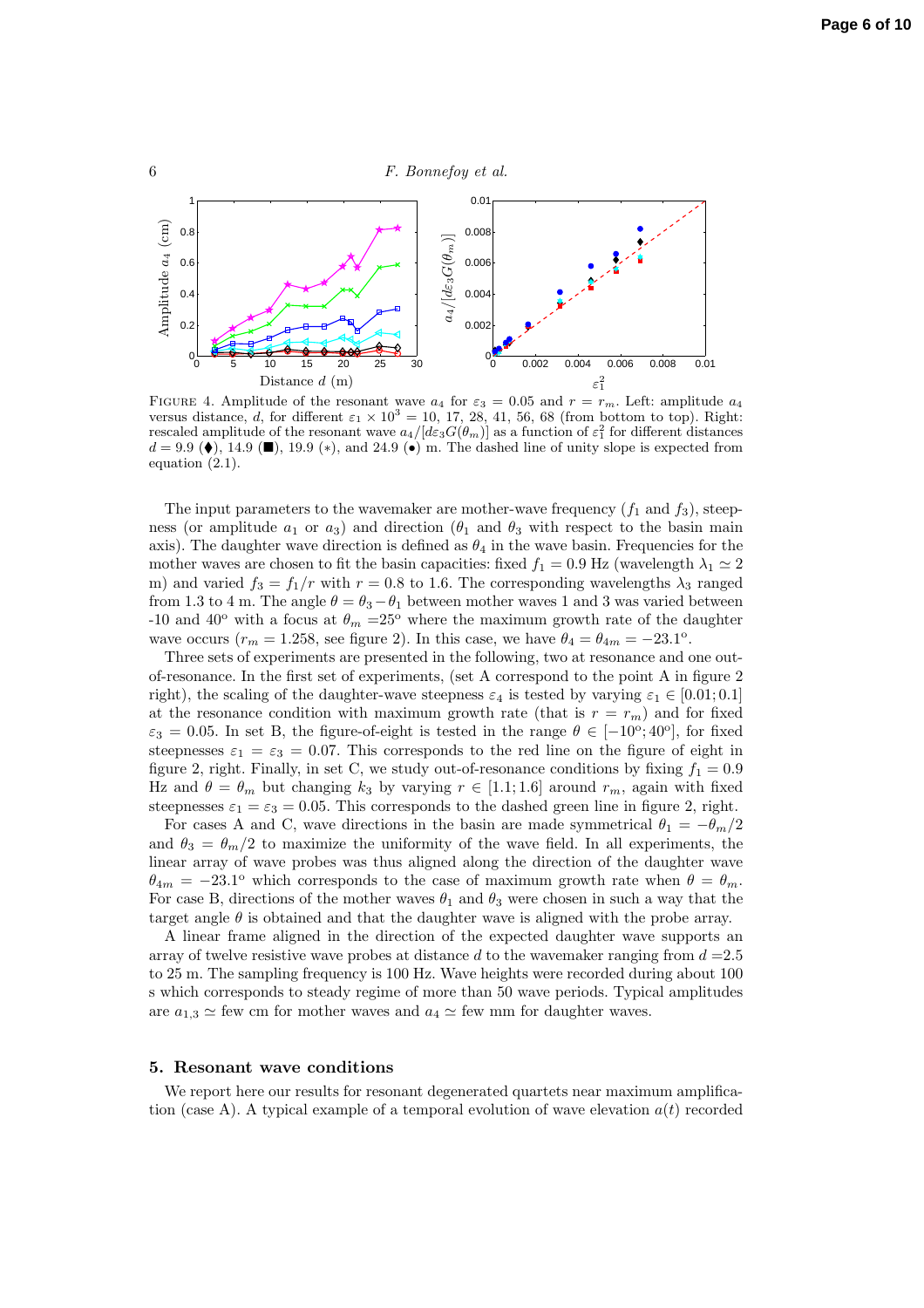

FIGURE 5. Left: Temporal evolution of individual phase  $\varphi_i(t) \equiv \mathbf{k}_i \cdot \mathbf{x}_p - \omega_i t + \varphi_{i0}$  of each wave  $i = 1 (-), 3 (-),$  and  $4 (-)-$ ). Right: Temporal evolution of the sine of the interaction phase  $\varphi(t) = 2\varphi_1 - \varphi_3 - \varphi_4$ . At resonance, the latter reduces to  $2\varphi_{10} - \varphi_{30} - \varphi_{40}$  which is constant (phase-locking) equal to  $\pi/2$  during the experiment. Conditions  $r = r_m$ ,  $\varepsilon_1 = \varepsilon_3 = 0.05$  at distance  $d = 21.5$  m.

by a probe is shown in the inset of figure 3, right. From the time-series measured at the wave probes, we select a steady-state window after the wave front passed the probe (time window is more than 50 periods long). A Discrete Fourier Transform is applied to the windowed signal with a standard FFT algorithm (frequency resolution is below 20 mHz). The main figure 3, right, shows the corresponding amplitude spectrum for case A. The two mother waves were visible at frequency  $f_1$  and  $f_3$ . The peak at frequency  $f_4 = 2f_1 - f_3$  confirms the existence of the daugther wave, but, as expected, its amplitude is smaller than the mother-wave ones. This is a first evidence of a daughter wave generated by resonant interaction. Note that harmonics at frequency  $2f_3$ ,  $f_1 + f_3$  and  $2f_1$ are also visible, with amplitudes yet lower than that of the daughter wave. They are the signature of second order bound waves accompanying the mother waves. The harmonics at  $3f_3$  and  $2f_3 - f_1$  corresponding to the third order bound waves are barely visible.

Figure 4 left shows the daughter-wave amplitude  $a_4$  as a function of distance  $d$  for different steepnesses. This amplitude is found to grow linearly with distance d as expected from equation (2.1) and to increase with the mother-wave steepness  $\varepsilon_1$ . Note that the experiments when  $\varepsilon_1$  is fixed and  $\varepsilon_3$  is varied (not shown here) show that the daughter amplitude  $a_4$  grow linearly with  $\varepsilon_3$  as predicted. The rescaled daughter-wave amplitude  $a_4/(\varepsilon_3 dG(\theta_m))$  is then shown in figure 4 (right) as a function of  $\varepsilon_1^2$  at different distances d. A good quantitative agreement with the theoretical predictions of equation  $(2.1)$  is observed, with no fitting parameter.

For a given probe at the far end of the homogeneous zone, we separate the two mother waves and the daughter wave with appropriate bandpass filters around each component  $f_1$ ,  $f_3$  and  $2f_1 - f_3$ . To wit, we compute the Hilbert transform of each component and we obtain the wave envelope  $a_i(t)$  and instantaneous wave phase  $\varphi_i(t) \equiv \mathbf{k}_i \cdot \mathbf{x}_p - \omega_i t + \varphi_{i0}$ , where  $\mathbf{x}_p$  is the probe position. The phase of each wave  $\varphi_i(t)$  is shown in the left of figure 5 and obviously changes with time. On the contrary, the interaction phase defined by  $\varphi(t) = 2\varphi_1(t) - \varphi_3(t) - \varphi_4(t)$  is constant with time, as shown in figure 5, right. After the wave front has passed the probes, the interaction phase  $\varphi$  is locked at  $\pi/2$ . This phase-locking demonstrated by our experiments is in very good agreement with the phase-locking predicted by equation  $(3.1b)$  for short distance  $(i. e. a_4 \ll a_1 \text{ and } a_3)$ . The steepness is small during this experiment so the phase-locking is visible even on the most distant probes. This phase-locking is a second evidence of the generation of the daughter wave by resonant interactions.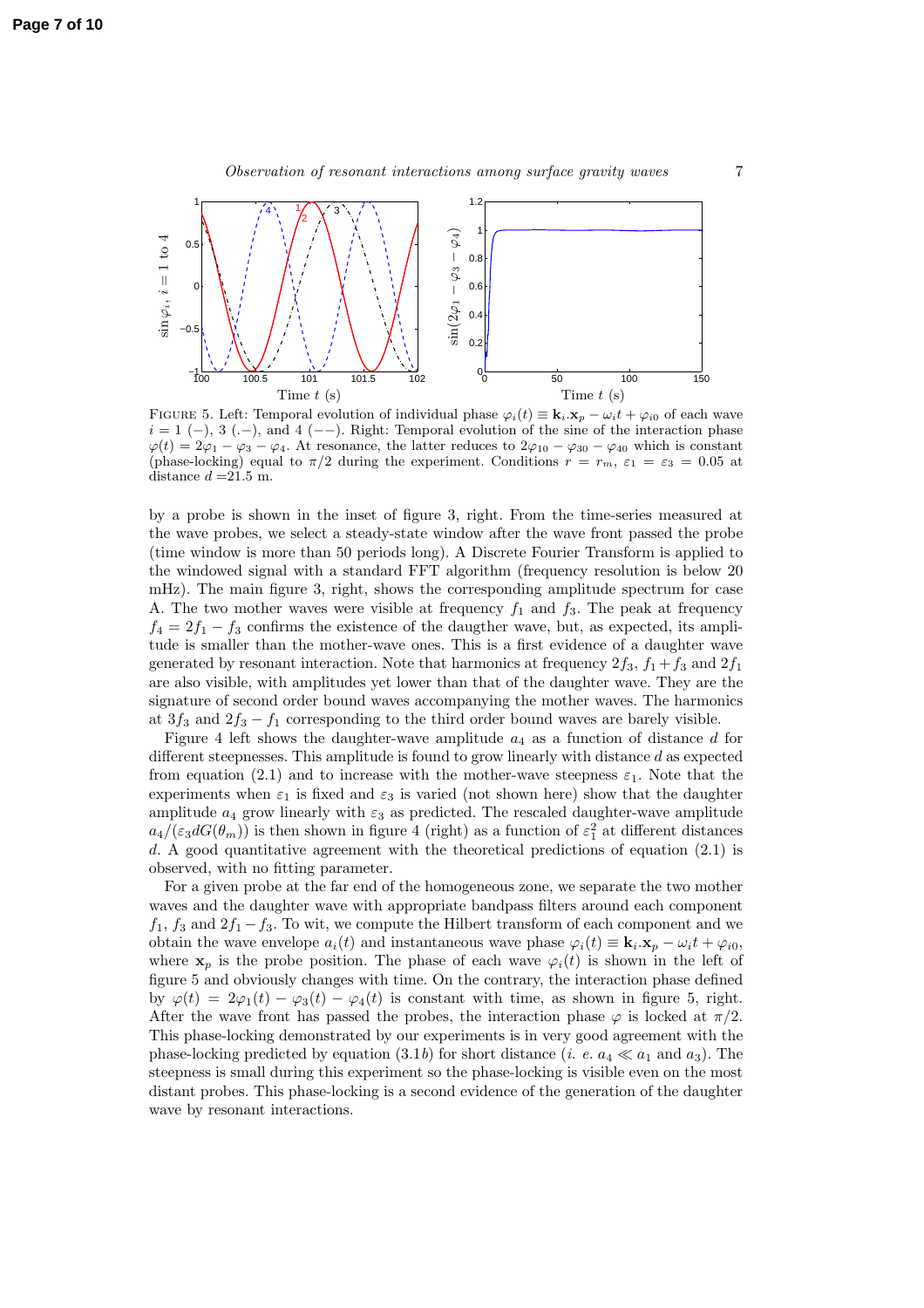8 **F. Bonnefoy et al.** 



FIGURE 6. Rescaled amplitude  $a_4/(\varepsilon_1^2\varepsilon_3 d)$  vs. angle  $\theta$  for different distances  $d = 7.8$  ( $\blacklozenge$ ), 9.9 (•), 11.9 (■), and 13.8 (\*) m. Theoretical resonance curve  $G[\theta(r)]$  for  $r < 1$  (solid black line) and  $r > 1$  (dashed red/gray line) from Longuet-Higgins (1962).  $\varepsilon_1 = \varepsilon_3 = 0.07$ .  $f_1 = 0.9$  Hz.  $0.83 \leqslant r \equiv f_1/f_3 \leqslant 1.38. \theta_m = 25^\circ.$ 

The figure-of-eight is now investigated in the vicinity of maximum growth rate (see figure 2, left). In the dedicated experiments B, the mother-wave angle  $\theta$  is varied in the range from -10<sup>o</sup> to 0<sup>o</sup> in the case  $r < 1$  (or  $f_3 > f_1$ ) and from 0<sup>o</sup> to +40<sup>o</sup> in the case  $r > 1$ . For each angle  $\theta$ , the frequency  $f_3$  is chosen so that  $\mathbf{k}_3$  is located on the figureof-eight (see figure 2, right) in order to fulfill the resonance conditions. Note that the correct choice of the directions  $\theta_1$  and  $\theta_3$  of the individual mother waves in the basin is a key point in obtaining significant results. The successful strategy is to ensure the direction of daughter wave 4 follows the line of the probes. Figure 6 shows the rescaled daughter-wave amplitude  $a_4/(\varepsilon_1^2\varepsilon_3 d)$  as a function of the angle  $\theta$  for different distances d at fixed steepnesses  $\varepsilon_1$  and  $\varepsilon_3$ . This rescaling allows to measure experimentally the resonance response curve  $G(\theta)$  predicted by Longuet-Higgins (1962). For all values of θ, a good quantitative agreement with the theoretical G(θ) is observed with no fitting parameter. This strongly extends previous experiments (Longuet-Higgins & Smith 1966; McGoldrick et al. 1966; Tomita 1989), which were carried out only for perpendicular conditions  $(\theta = 90^{\circ}).$ 

#### 6. Out-of-resonance experiments

Let us now turn to experiments with out-of-resonance conditions for mechanically generated mother waves. They latter correspond to  $2\omega_1 - \omega_3 - \omega_4 = 0$  and  $2\mathbf{k}_1 - \mathbf{k}_3 - \mathbf{k}_4 \equiv$  $\Delta k \neq 0$ . Although the direction of the daughter wave is not specified, we assume that the fastest growing daughter wave is the one with minimal detuning. In other words, the daughter wave propagates along the direction of  $2k_1-k_3$  and the corresponding detuning is now  $\Delta k \equiv |2\mathbf{k}_1 - \mathbf{k}_3| - k(2\omega_1 - \omega_3)$ . We investigate experimentally this case (set C) near the location of the maximum growth rate at  $r = r_m$ . To wit, we kept the same angle  $\theta = \theta_m$  and varied the frequency  $f_3$  so that  $\mathbf{k}_3$  can deviate from the figure of eight (see the green dashed line in Figure 2, right). Figure 7, left, shows the normalized daughter-wave amplitude defined by  $a_4/(\varepsilon_1^2\varepsilon_3 dG(r_m))$  as a function of the detuning  $\Delta k$  for different distances d. We observe a decrease of the resonance bandwidth with increasing distance as expected from the sinc term in equation (3.2). We rescaled all these curves on a single curve as shown on the right in Fig. 7 by scaling the detuning with half the distance. We observe that all our measurements collapse on the sinc curve showing a good agreement with estimation from Longuet-Higgins (1962) or from equation (3.2) rigorously derived.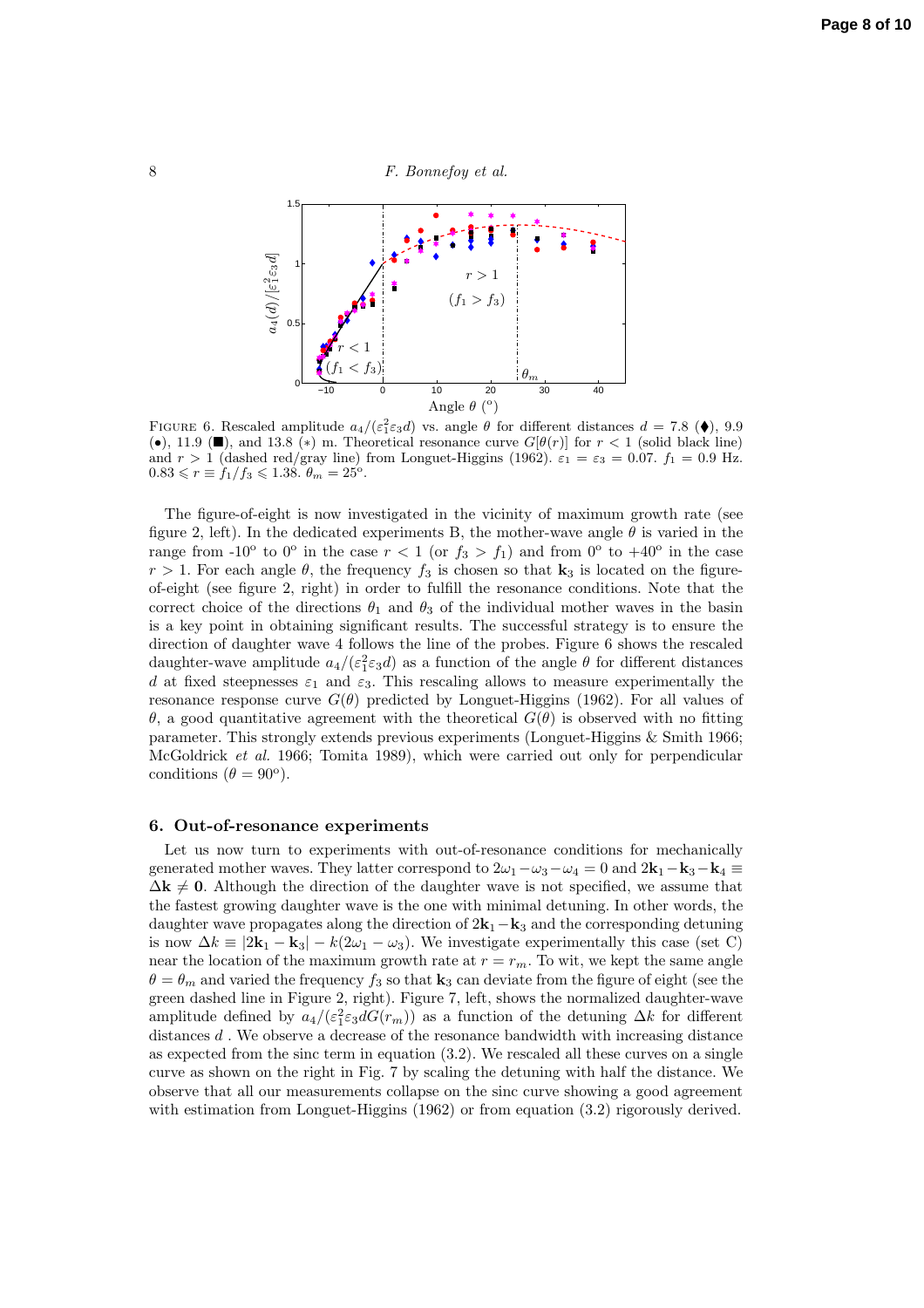

Observation of resonant interactions among surface gravity waves 9

FIGURE 7. Rescaled amplitude  $a_4/(\varepsilon_1^2 \varepsilon_3 dG(r_m))$  measured at different distances d for out-of-resonance conditions ( $\varepsilon_1 = \varepsilon_3 = 0.07$  and  $f_1 = 0.9$  Hz.). Left: rescaled  $a_4$  vs detuning  $\Delta k$ . Symbols corresponds to different  $d = 7$  up to 27 m (see arrows). Right: rescaled  $a_4$  vs normalized detuning  $\Delta k d/2$ . Solid line: absolute sinc function |sinc $\Delta k d/2$ | from Longuet-Higgins (1962) estimation or from equation (3.2).

# 7. Conclusion

We have presented experiments on resonant interactions of surface gravity waves within the Ecole Centrale de Nantes wave basin (50 m long by 30 m large by 5 m deep) in a degenerated case. Bichromatic mother waves were generated mechanically by means of specific control of oblique wave generation (Dalrymple method). The linear spatial growth of a resonant daughter wave was observed. The theoretical and experimental results presented here extend the pioneering work done in the 60s. Four-wave interaction theory is expressed in the framework of Hamiltonian dynamic theory to demonstrate a phaselocking mechanism for resonant quartets and estimate the daughter-wave amplitude in nearly-resonant quartets. All these theoretical results are supported by experimental observations of generated oblique mother waves: the observed linear spatial growth-rate of daughter wave scaling with mother-wave steepness; the phase-locking between resonant waves; the growth rate G satisfying the law historically found by Longuet-Higgins  $(1962)$ ; as well as the off-resonance response following the expected sinc curve.

The experiments presented in this article correspond to the early stage of resonance, that is when  $k_4 \varepsilon^2 d < 1$ . Indeed, for longer distance or greater steepness, we observed other common features of nonlinear interactions at resonance (not reported in this paper) such as the pumping of the mother wave by the resonant wave and the decrease of resonant wave growth. For off-resonance conditions and stronger wave steepness  $(ka > 0.1)$ , departures from the approximate off-resonance equation (3.2) are observed: distortion of the response curve (sinc) by a nonlinear detuning. These nonlinear effects will be the subject of a further publication. The Hamiltonian theory may serve as an extension of the theory in Longuet-Higgins (1962) to higher steepness, either by analytical solutions (see e.g. Stiassnie & Shemer (2005)) or numerical solutions (Leblanc 2009). Finally, experiments with much greater steepness should allow quantification of the departure from weakly nonlinear theory (Zakharov equation). It would also provide a better understanding of wave turbulence experiments in strongly nonlinear regimes.

#### REFERENCES

Aubourg, Q. & Mordant, N. 2015 Nonlocal resonances in weak turbulence of gravity-capillary waves. Phys. Rev. Lett. 114, 144501.

BONNEFOY, F., HAUDIN, F., MICHEL, G., SEMIN, B., HUMBERT, T., AUMAÎTRE, S., BERHANU,